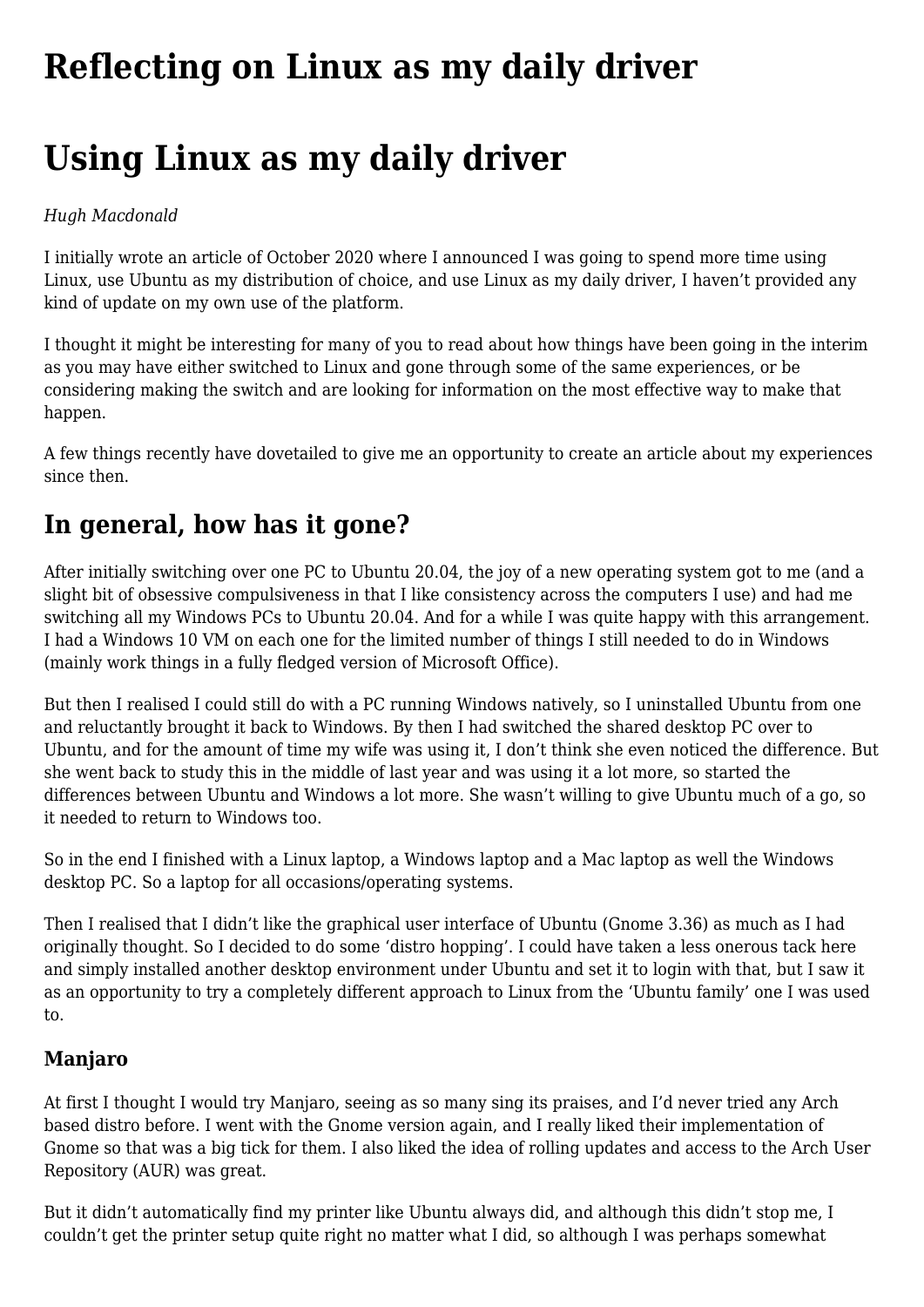impatient, it was time to consider moving on again. I want to point out that printing issues don't seem to be common with Manjaro, so it was probably just my printer, and if you are thinking of switching to Linux, definitely keep Manjaro on your list as a good distribution to use. But move on I eventually did

# **Linux Mint**



So this time I just went boring and went back to Linux Mint, the distro I'd used on and off for many years. As far as I'm concerned it's a good choice for anyone. It always has full compatibility with the most recent Ubuntu LTS version so therefore has a very wide selection of applications available for it.

Its desktop environment Cinnamon is very nicely designed with a 'Windows 7 for the modern times' feel to it, and additional applications that the Linux Mint team specially develop like the Software Updater are some of the best you'll find on any Linux distribution.

Since going through that process I've been using my Linux laptop extensively. It's probably quite easily become my most regularly used laptop, because with the elegance of Cinnamon and the power and simplicity of the Linux kernel underneath, it's been a hard combination to go past for daily use.

What's also helped me ease into Linux is that I've been a cross platform user for a long time (across Windows and Mac), and when I've looked for applications to use in the past I've always adopted those that have good cross platform support. I didn't necessarily know if this 'stack' of applications would perfectly translate to Linux however, but it turns out that it did with only a few minor tweaks to it.

## **Useful applications**

You might be interested to know that these are the applications in my stack:

My web browser of choice is Microsoft Edge. Compared to other browsers, the thing I really like about Edge is the vertical tabs it offers. This is such a great space saving feature and once you get used to it, there's no going back to horizontal tabs. Edge is now completely cross platform with versions for Windows, Mac and Linux all on the same release schedule.

I like to use a desktop email client, as I like to aggregate all my email accounts into one place so I don't miss anything. On Linux there really is only one good choice and that's Thunderbird. It's my preferred email client on Windows and Mac already (where I find the Outlook client to be outdated and bloated) so no adjustment for Linux was needed here.

I use OneDrive for my online storage and backup purposes, mainly because it is the most cost effective for the amount of storage space I need. Just like Google Drive, it doesn't have its own Linux client so a third party option is needed. For this I use Insync, which does exactly what you'd expect it to in syncing your folders between the computer and the cloud. However it may be anathema for some Linux users, it's a paid program (starting at US\$ 49.99 perpetually). So just a small adjustment here from the normally free OneDrive client on PC and Mac.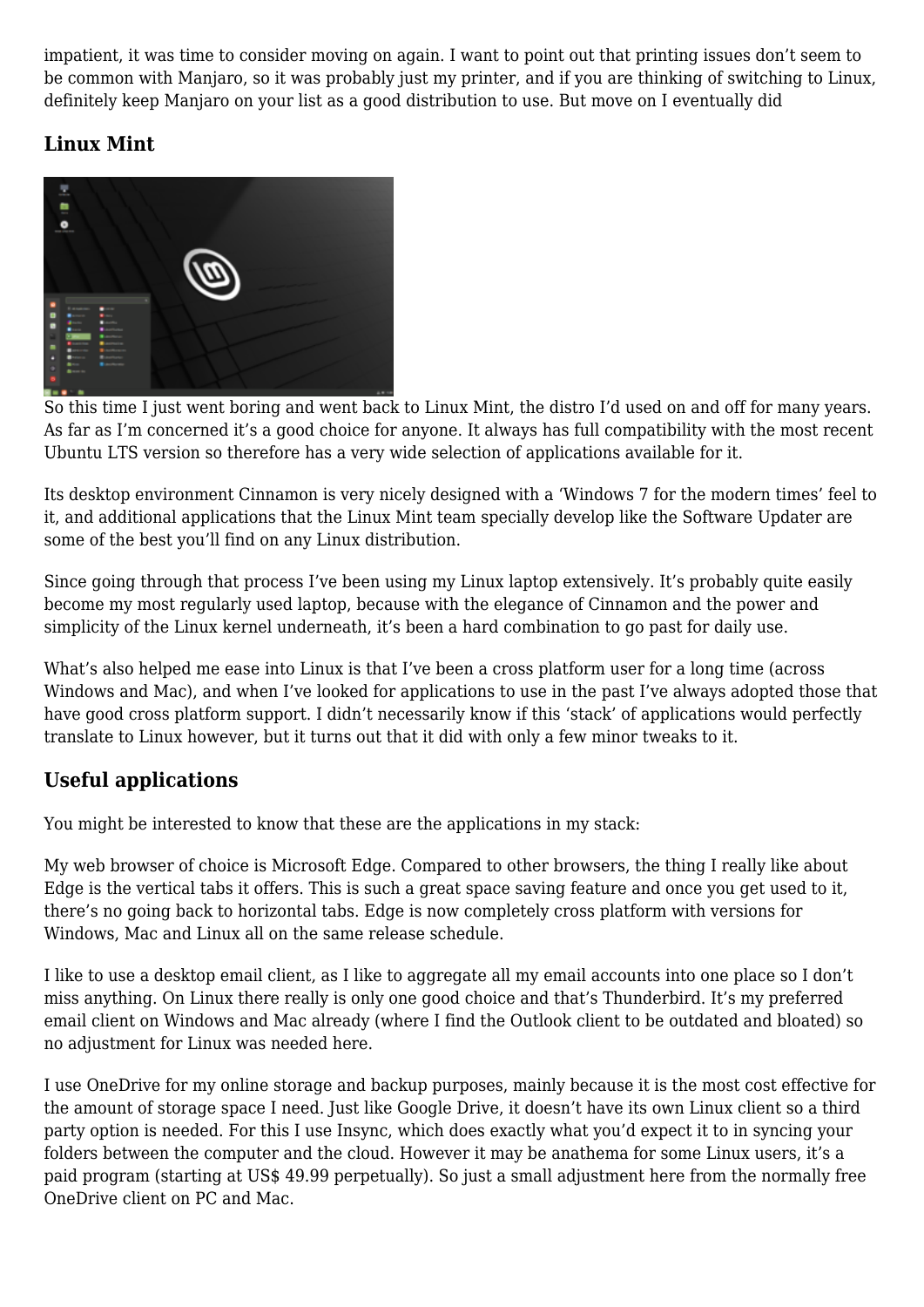

I take lots of notes on different things and for this I use Simplenote. There's a version for pretty much every desktop and mobile operating system plus a web version if you're on someone else's computer. So it does exactly what it says it does – it allows you to take notes and they're searchable and taggable and it's great, and it just installed directly from the Linux Mint repository so no change was necessary here.

I like to keep reminders of things and so my next really important program is Todoist. It has an official Linux version you can download as a Snap, or there's an unoffical Flatpak which works well also. So once again, no change needed to use this part of my 'stack' on Linux.

Finally given the kind of work I often do, I need a productivity suite and the choice I make for my software stack is LibreOffice. It's fast, it's stable, it has an interface that makes good sense, and best of all it is free. So no change needed for my stack on Linux here either.

# **So overall**

With very little effort on my part, I've managed to get the same core set of applications running on Linux Mint as I had on Windows and Mac in the past and this has meant that I've barely noticed that I'm running Linux rather than Windows. I'm sure five years ago it wouldn't have been like this, but software vendors have gradually supported Linux more extensively and with a lot of applications written using cross platform APIs (application programming interfaces) that are also designed to work with web browsers, it's much easier to find applications, as I have, that essentially work the same across all the major operating systems. That is a great thing for everybody.

# **What's happened more recently?**

A couple of things have happened more recently to extend this article on my experiences with Linux.

The first of these is that I recently was given a 2014 12 inch MacBook Air, which is a laptop I always considered too small for my own use. However I'd never tried to install Linux on a Mac so I thought it would be an interesting test to see how straightforward it would be to go through the process Apple had dropped Mac OS support for it one version ago, so it would start to lose software support in a few years anyway.

My first move was to go for a nice lightweight OS on it as it only had 4GB RAM so I was thinking of Lubuntu 20.04. This installed fine (and wasn't any harder to do than installing Linux on a PC) but it didn't have the WiFi driver for the Mac, so I had to hunt around and find it, which I did eventually. However even though it could see my WiFi network, it would never actually connect to it. There was undoubtably something else I needed to do to get it working but once again I wasn't patient enough. Next I decided to give Manjaro a go on this machine, because being a different Linux 'family' to Lubuntu I thought there was a chance they might have had out of box support for the pesky Broadcom driver that was plaguing me. However it did not, and that impatience got to me again so rather than get into the nitty gritty of Manjaro I again thought I'd try Linux Mint Cinnamon even though it was essentially returning to the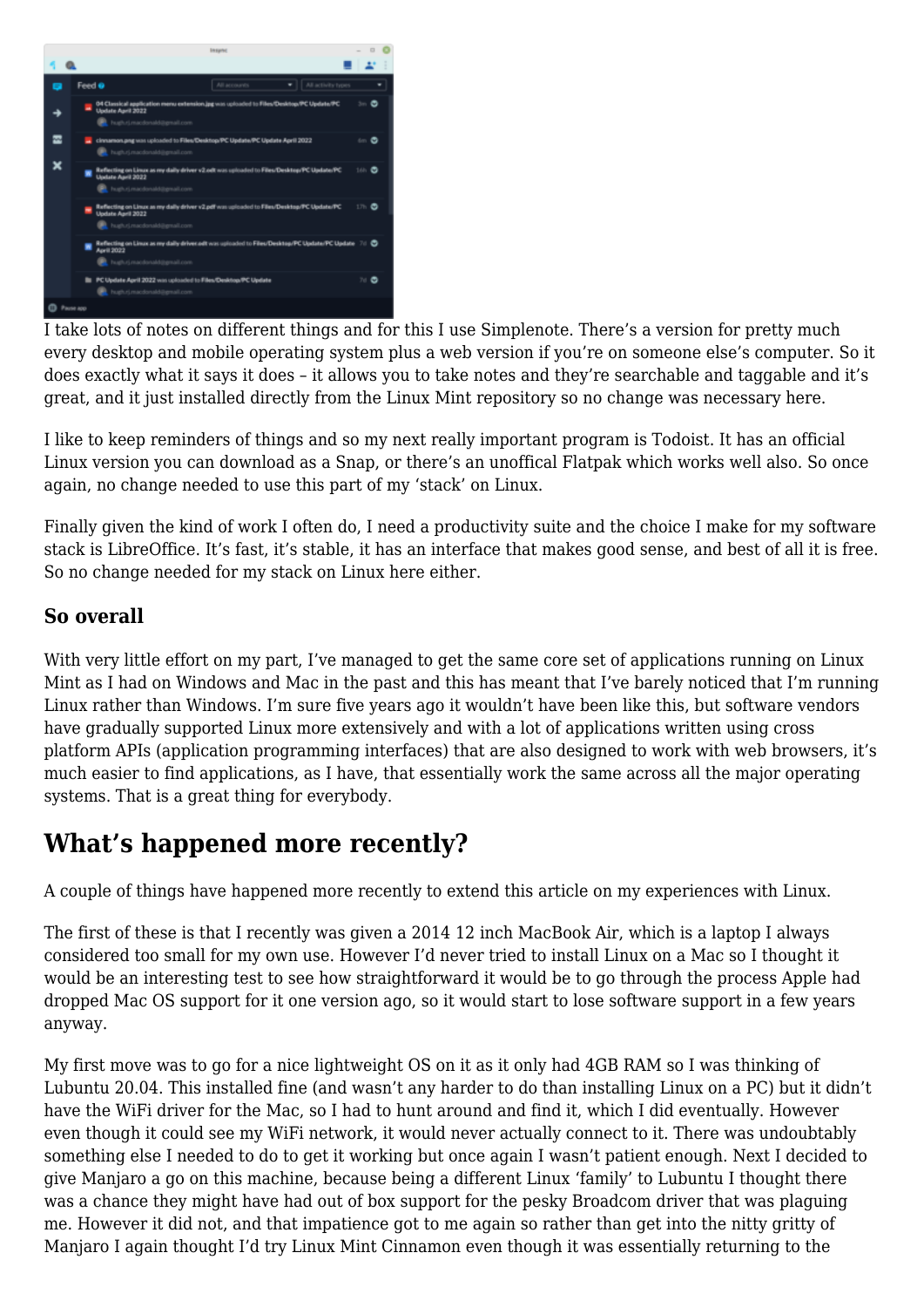Ubuntu Linux 'family' I'd already come up short in. Well this time, I guess through Mint's renowned support of more proprietary drivers, it installed straight out of the box and I had a second working Linux Mint laptop (which I setup to basically mirror my main one) that looked like a MacBook Air on the outside.

Now in recent weeks, as David Stonier-Gibson wrote in his editorial for the March 2022 edition of PC Update, I've become indisposed. This was David's discrete way of telling you I'm in hospital with a non life-threatening illness that is just taking quite a bit of time to recover from. So I've come to need a laptop to help me pass the hours as I recover. Something small, something light, something not too valuable where it wouldn't matter too much if something happened to it while I was in hospital. The MacBook Air Linux I'd setup as an experiment ticked all the boxes so was duly brought to the hospital.

# **So I haven't used Windows or Mac OS for three weeks now. How have I gone?**

There's nothing I've missed from not having access to Windows or Mac for over three weeks now because as discussed above I keep my major software stack pretty similar over all three platforms. As all those major programs pretty much look and work exactly the same on each operating system there's nothing I'm really having to adjust to.

The hospital I'm in has a WiFi network but it is pretty terrible so I've come to use my iPhone's hotspot for my Internet connection. In order to keep the phone charged I've connected it via USB to my laptop at the same time. Linux Mint has identified the phone as a router/wired connection within seconds and I have been off and using it straight afterwards. It would have been similar to this on Mac OS but on Windows I would have needed to install iTunes before being able to do this. So that has made the whole process of 'hotspotting' much easier and is an additional tick for Linux.

Updates wise in Linux Mint there is a little icon in the bottom right taskbar that looks like a shield when the system is completely up to date and a half shield with a small red dot when there are updates waiting to be installed. I'd always been pretty religious with installing updates but this time I thought I'd push it to see how naggy Linux Mint is compared to the other OS (which range from very naggy for Windows to somewhat naggy for Mac OS, which tends to have much bigger but infrequent updates). It was only after about two weeks of not doing anything that I was gently reminded in the background that updates are available and I can turn on auto updates if I wish.

It's nice to have a software manager (or repository) which you know is going to contain all of the major apps for that platform. Neither Windows or Mac can lay claim to this, probably because both are trying to implement it in a commercial way as a store where software makers will need to share their revenue. But most Linux distributions, where the open source ethos is in effect, including Linux Mint can. I've had to install a few applications over the last few weeks, and I've just gone straight for the software manager, searched and downloaded what I needed. This approach also makes Linux for more secure than Windows or Mac for any user – anything instaAnd for an FYI, I reckon the Gnome version of Solitaire (called AisleRiot) found in the Linux Mint repository is way harder than its Windows counterpart.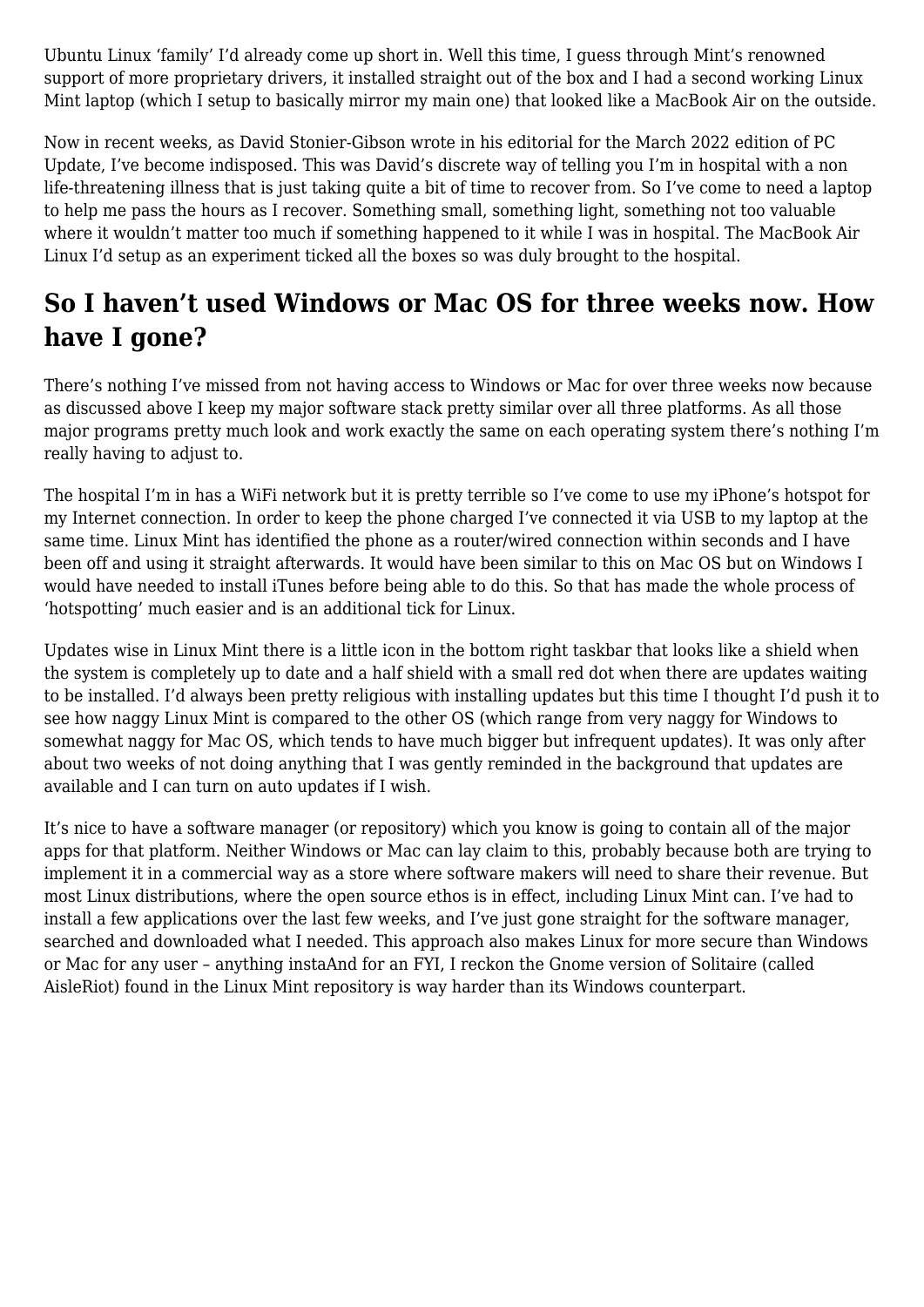

Performance is great considering the hardware I'm on. This MacBook Air Linux has a dual core Intel Core i5, 4GB RAM and a 256gb SSD. So it is hardly a performer in any sense. But it is very responsive running Linux Mint 20.03 Cinnamon. It boots up in about 10 seconds, and applications like Edge and Thunderbird open instantly. Cinnamon is definitely lighter weight than Gnome as a session with Edge, Thunderbird, LibreOffice and Linux Mint's PDF viewer open uses 2.75gb RAM of 3.78gb RAM according to the htop utility.

Overall I've had zero complaints about Linux Mint over the past three weeks. In a sense of balance and fairness I'd like to talk about something that has annoyed me over that time but there really isn't anything.

# **So settle the old Windows vs Linux debate for us, please Hugh…**

I don't even really like how the IT industry constantly gets into battles or wars over things like operating systems, browsers or smart phones. If you are perfectly happy with the operating system you're currently using then obviously you can just enjoy reading about my computing experiences and not give Linux or Linux Mint. However if you are seriously questioning which operating system to use, or you're about to purchase a new computer, then here are the pros and cons in my opinion

### **Linux**

#### **Pros**

Most distributions are free to download and use (Manjaro, Mint and Ubuntu all definitely are)

Compatible with most PC hardware out of the box so no need to go looking for drivers

Often runs better on older hardware than Windows does

Designed to be very secure, and no antivirus is necessary

#### **Cons**

Does not run major software programs like Adobe Creative Cloud and Microsoft Office, so a deal breaker for some users

Occasionally something will need knowledge of the command line to be configured, although there is very extensive documentation provided